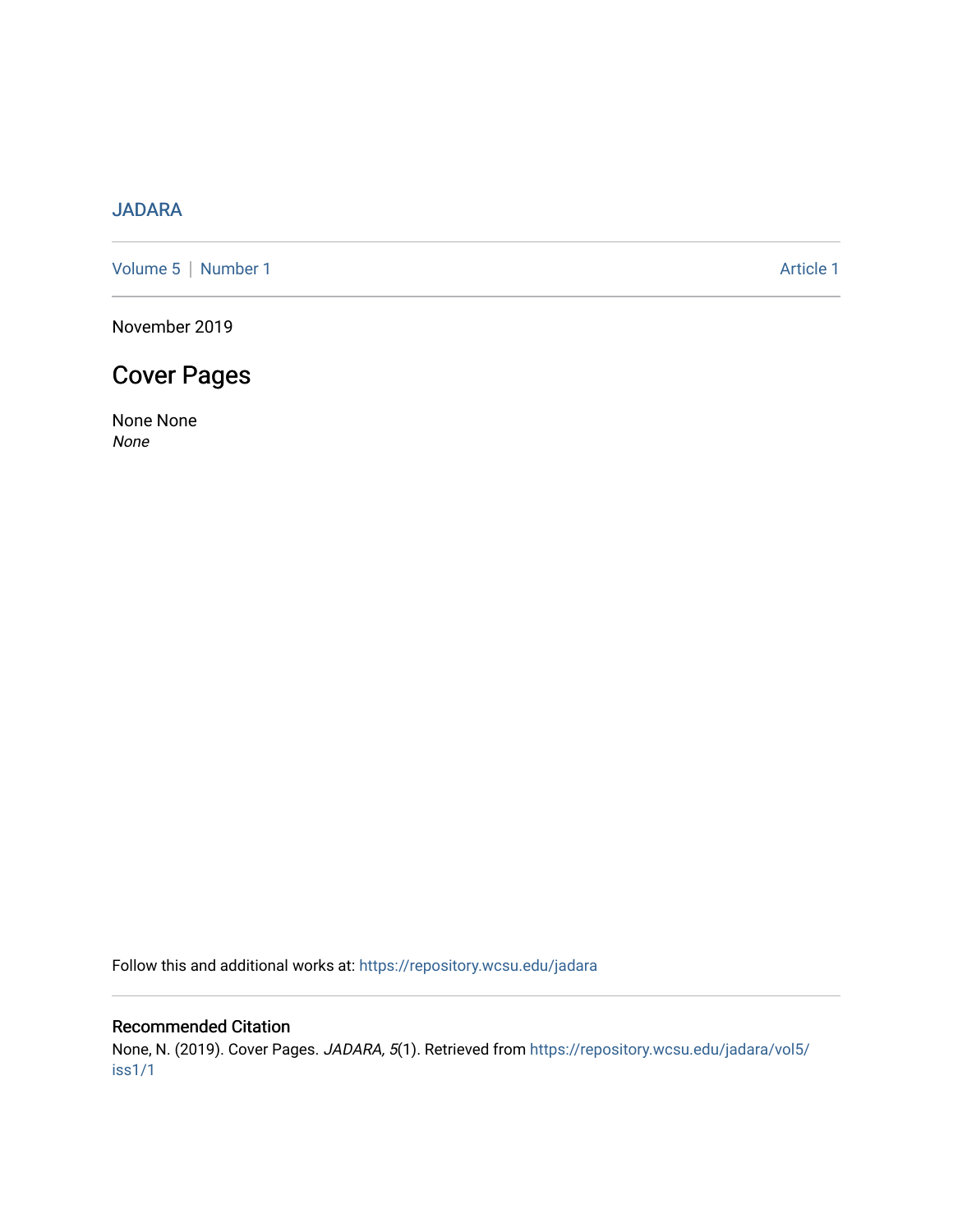PUBLIC SERVICE PROGRAMS SEVENTH AND FLORIDA AVENUE, N. E.<br>WASHINGTON, D. C. 20002 None: Cover Pages

# Journal of Rehabilitation of the Deaf

Journal of Professional Rehabilitation Workers with the Adult Deaf

VOLUME S
NUMBER 1

**JULY, 1971** 

Published by WestCollections: digitalcommons@wcsu, 2019